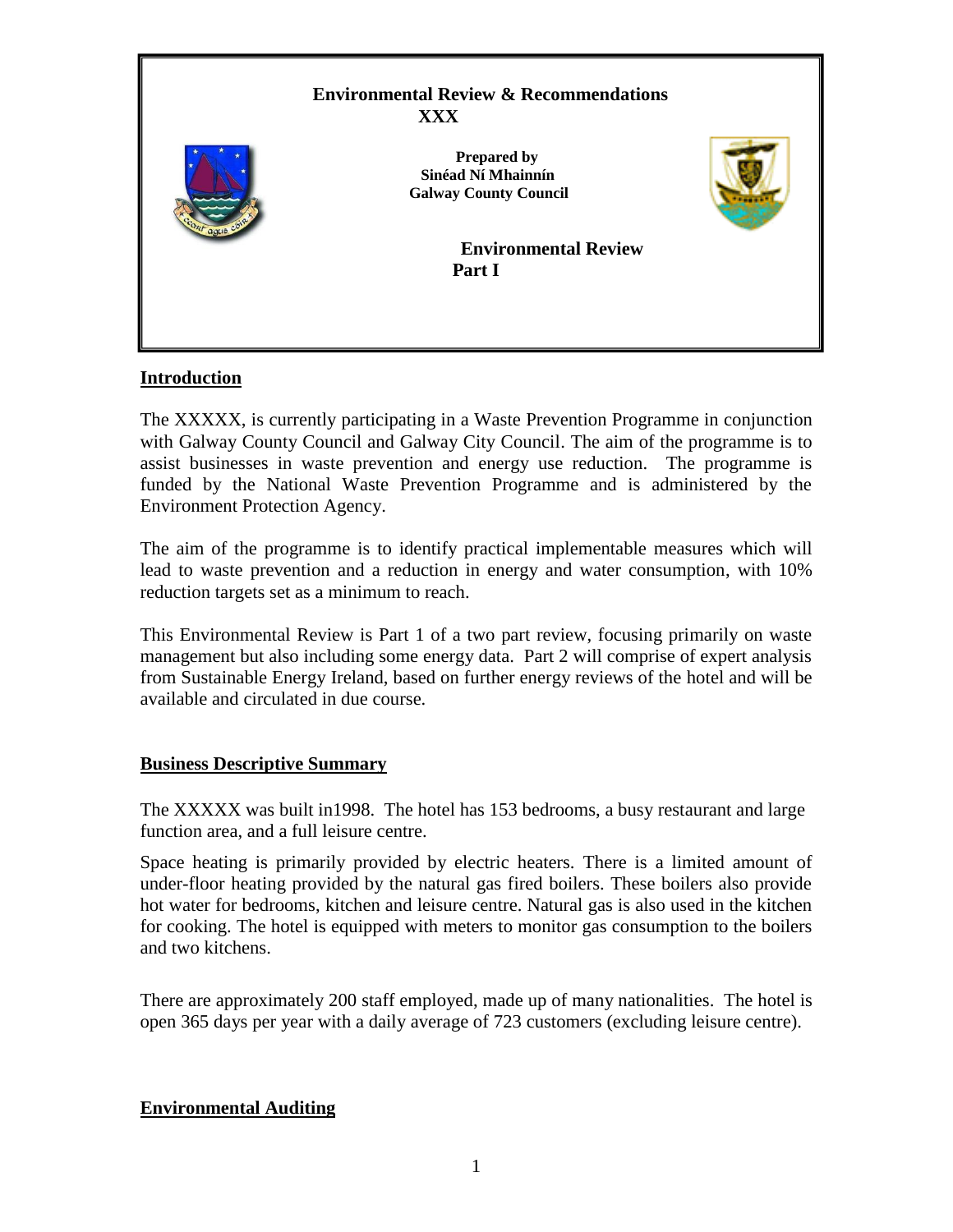The first phase of the Prevention Programme in the XXXXX was to accurately access the existing situation with regard to waste arising and energy and water usage. Waste and Energy audits were carried out during May, June and July 2007 in the hotel. Audits were carried out by the Project Team using auditing tools provided by the Clean Technology Centre, with the assistance of management and staff at the XXXXX. For the purpose of reporting the findings, the waste, energy and water audits will be dealt with individually, as will the recommendations for improved environmental practices.

### **Waste Audit Results**

The waste characterisation and reviews were conducted on the  $23<sup>rd</sup>$  May,  $25<sup>th</sup>$  July and the 26<sup>th</sup> August. In addition, details of the annual waste arising were examined based on information available from waste contractors and invoices available in store.

Approximately 260 tonnes of waste was generated during the period May 2006 to April 2007 in the XXXXX. Segregation facilities are available for organic waste, glass and mixed recyclables. Chart 1 below shows the annual amount of waste arising at the XXXXX:



#### **Chart 1**

Chart 2 below shows the breakdown of the various tyes of waste collected between May 2006 – April 2007:

**Chart 2**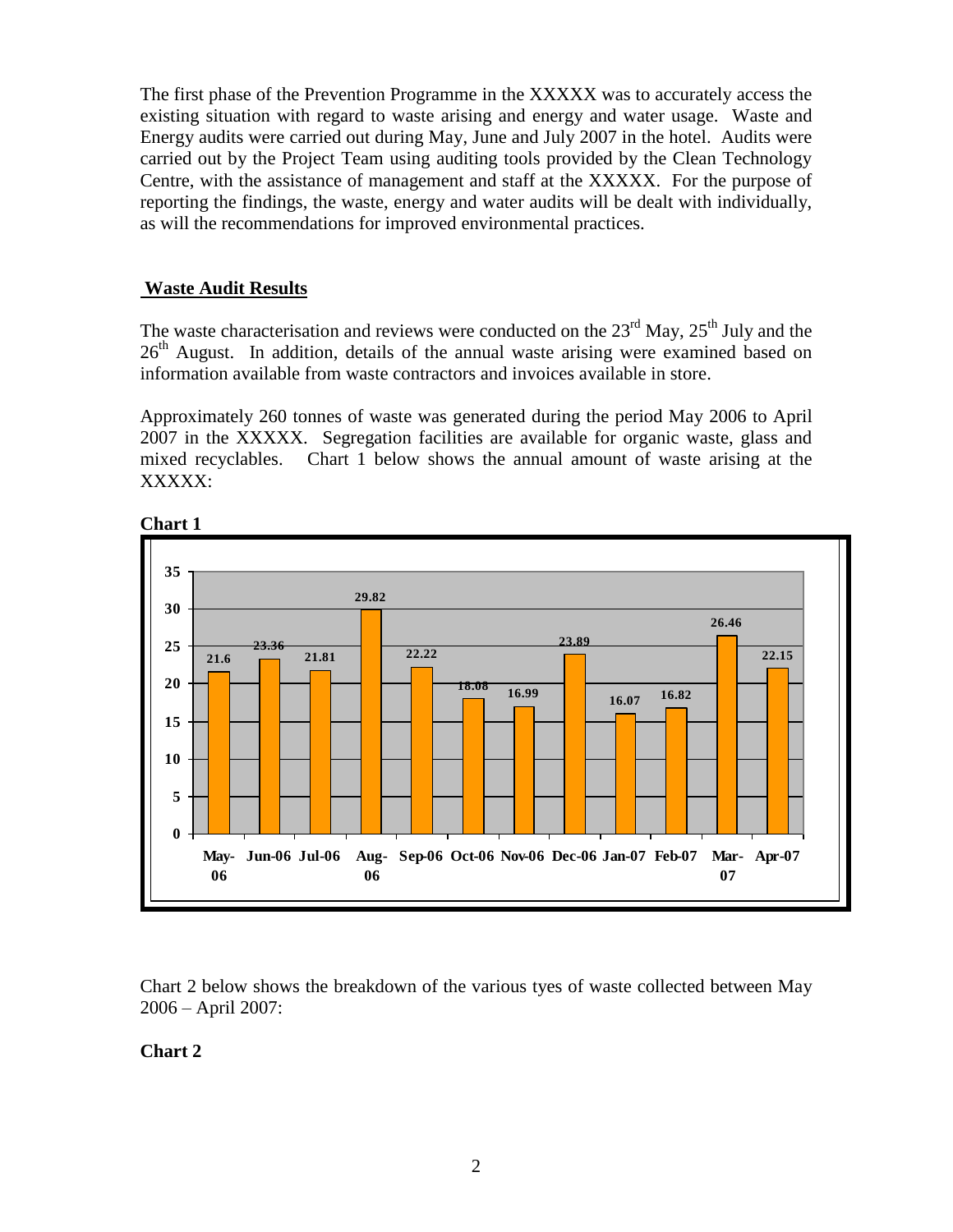

During the waste characterisation process 158 kilos of unsegregated mixed waste and 70 kilos of segregated waste was analysed. Annual waste bills and weights provided by the waste contractors were also analysed. See below in Chart 3 a breakdown of the daily waste arising:





The waste auditing process identified the waste streams below as % of the waste, see Chart 4. Please note that this is a combined figure for waste arising within the mixed waste and segregated waste streams, also to include segregated organic and glass figures:

## **Chart 4**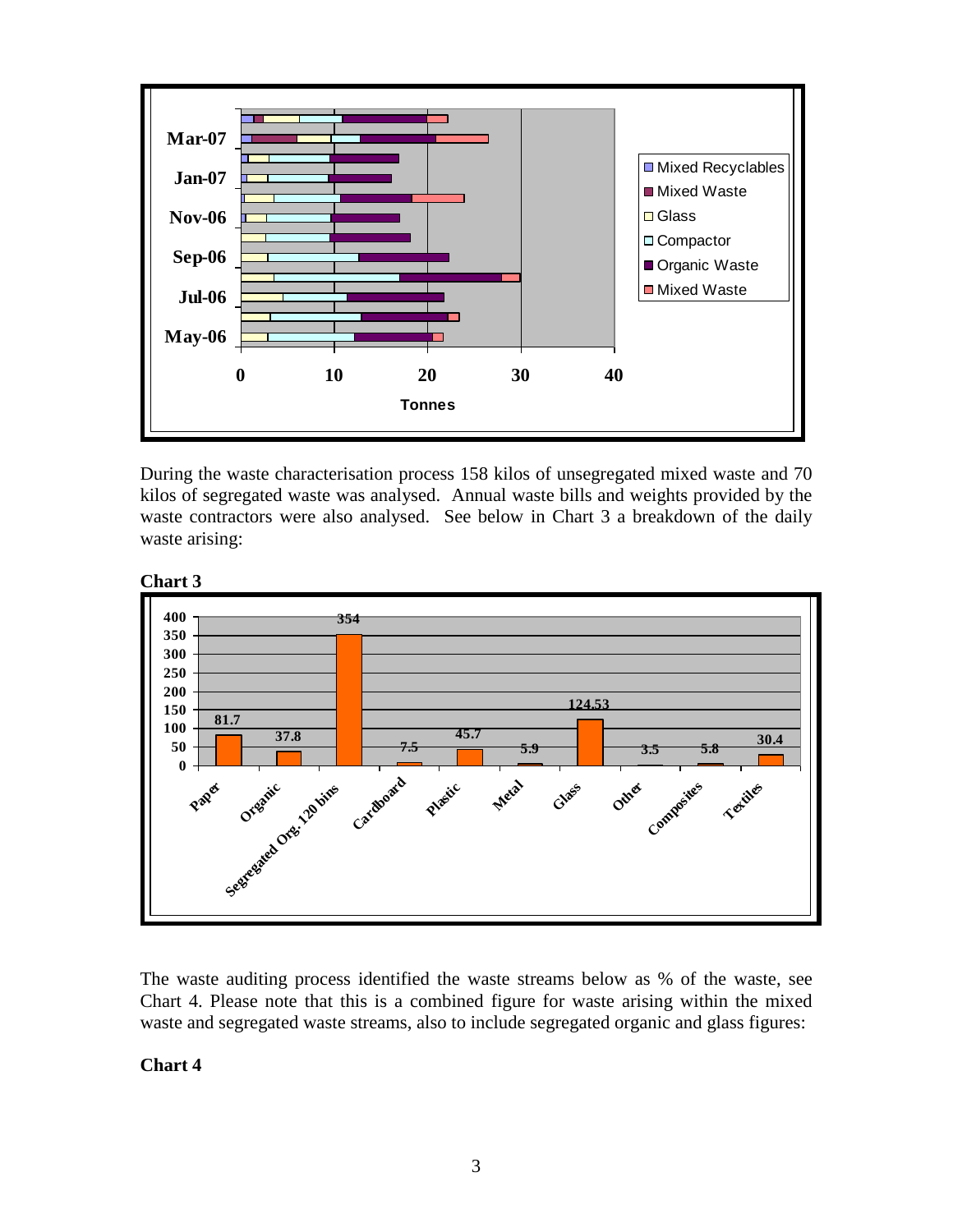

Mixed waste is the term used to describe waste where no effort to separate various waste types has been made. Of the total annual waste arising in XXXXX, 44 % is unsegregated mixed waste, and the additional 56% is segregated on site through the collection receptacles for mixed recyclables and organic waste. This figure for segregated waste is substantial and is due to organic waste making up approximately 56% of the daily waste arisings.





It was noted that although good processes were in place, contamination was evident in the waste and that further work need to be undertaken to ensure all staff are aware of the process and how they operate.

Based on the above figures, it is estimated that every 1 customer produces almost 1kg of waste (.98kg). 712 kgs of waste is produced per day at the hotel.

## **Current Waste Management Practice:**

XXXXX has undertaken a number of initiatives to improve their waste management practices in recent years. On site, there are receptacles for mixed recyclables, glass and organics and a compactor for landfill waste. There are several recycling bins for segregated items i.e. cardboard, plastic wraps etc.. During our visit, these bins did not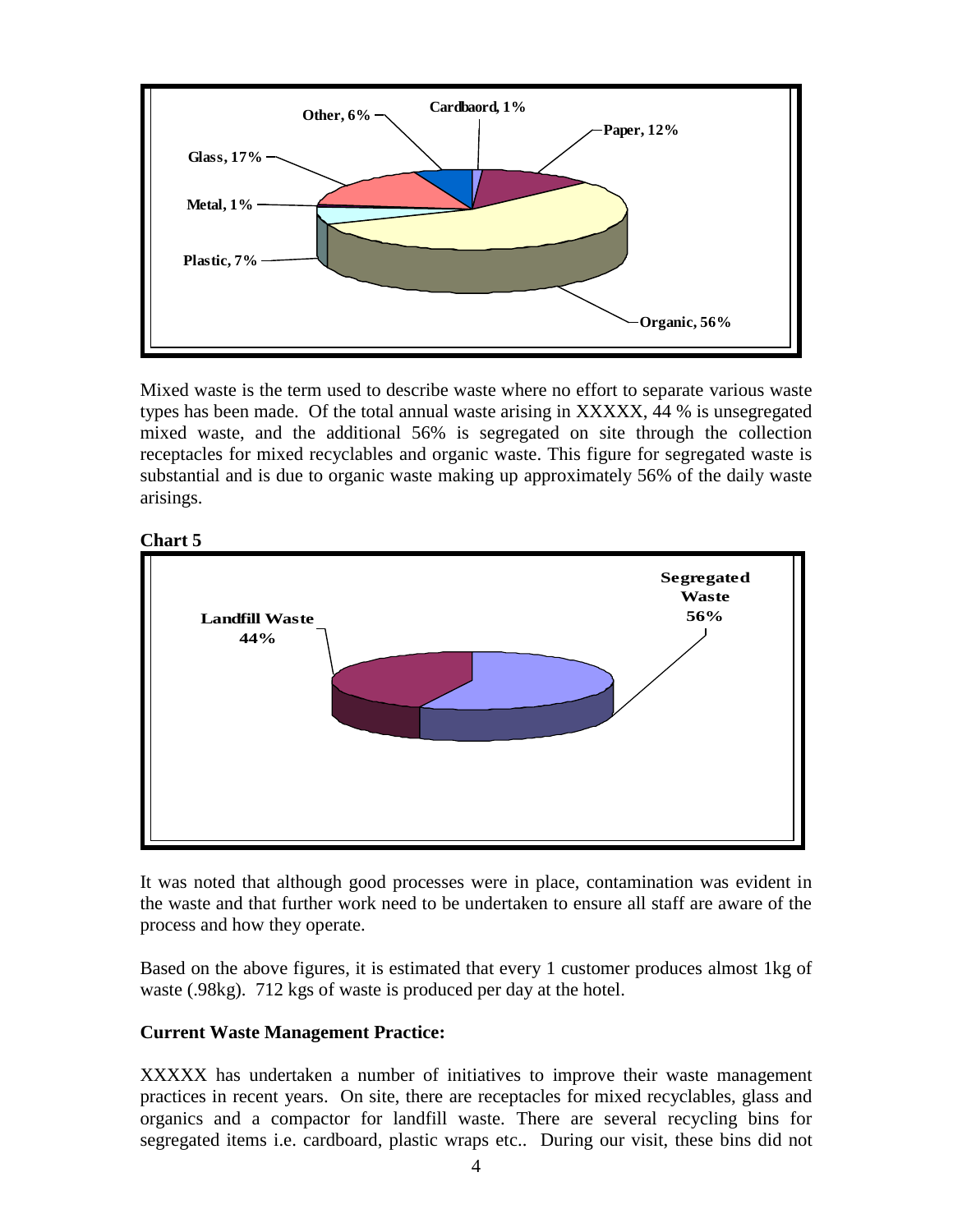appeared to be operating successfully as high levels of contamination were observed and also waste suitable for recycling was observed in the landfill bins. Good practices were observed in the offices, however continual emphasis should be placed on waste prevention here, minimising paper usage.

Prior to the audit although staff training did occur, no formal arrangements existed that encouraged and ensured that staff in all sectors complied with recycling procedure. In the hotel as a whole, dry recyclable segregation other than organics and cardboard, paper and plastic is poor at present. There is however, an amount of paper, organic waste and plastic waste being presented as mixed waste which could easily be segregated for recycling.

In general, management and staff of the XXXXX thought that the existing practices were reasonably good. Although a good effort is being made there is scope for many improvements.

## **Recommendations / Actions for Improvement - Waste**

## **Environmental Awareness**

- Establish Green Team who will lead actions for better environmental practice in the business;
- Prepare an Environmental Policy in conjunction with Senior Management / Green Team and display in a highly visible area;
- Identify a regular date for monthly meetings of Green Team, i.e. first Monday of every month;
- Identify a suitable Green Notice Board accessible to both staff and customers;
- Develop a Waste Awareness Programme in relevant languages for staff i.e. posters, color coding of bins, signage to maximise segregation and encourage waste prevention;
- Inform staff about your environmental action plan. Ideally provide staff with ten top tips for waste, water and energy management at your hotel;
- Continue to advise your customers on environmental initiatives which you are taking.

## **Operational Options**

## **General**

- Identify and promote waste prevention options at all levels throughout the hotel;
- Examine the economics of changing to 1100 ltr bins instead of compactors, as this should encourage better waste management practices;
- Identify suitable number of waste stations throughout the hotel in conjunction with the Green Team/management, i.e. kitchen, bedrooms etc. and assign responsibility;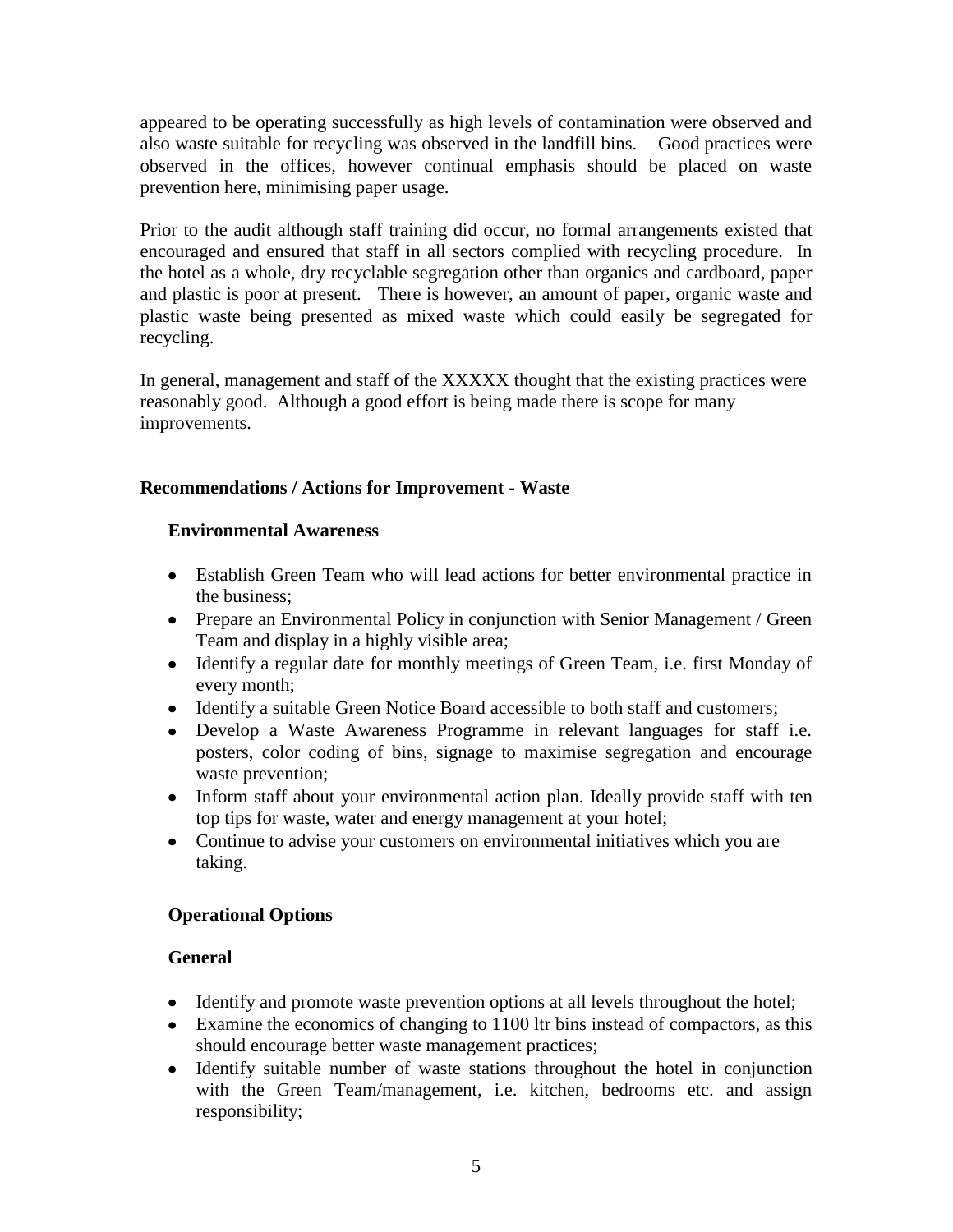- Use clear refuse sacks for all waste collection to ensure recycling is maximized;
- Introduce colour coded receptacles for different waste streams and locate at relevant areas in store;
- Encourage options for waste prevention where possible;
- Purchase in bulk where possible, i.e. concentrated cleaning agents etc.;
- Provide information for guests on hotel initiatives to recycle in bedrooms. This information can be added to card which advises on towel reuse programme.
- Estimate accurately quantities of promotional brochures required to ensure they don't end up being disposed, in addition to addressed envelopes;
- Introduce reusable cups in crèche as opposed to plastic cups;
- Ensure recycling bins are emptied regularly to ensure maximum recycling is achieved eg kitchen;
- Encourage parents to bring home children's paintings from crèche.

### **Kitchen/Bars/Restaurants**

- All cooked food waste should be segregated for composting;
- Use of disposable clothes should be kept to a minimum;
- Review existing packaging arrangements for sandwiches and investigate use of cardboard containers;
- Review the use of single use portions of jams, butters, biscuits etc., where possible;
- Ensure all disposable cloth rolls etc. are completely used prior to changing;
- Ensure all food containers are empty prior to disposal;
- Ensure all food waste is segregated, at the time of the review food waste was seen on top of the compactor skip suggesting that a percentage of this food is sent to landfill;
- Review system to determine quantities of food cooked throughout the day;
- Review use of downstairs kitchen as not used daily but general waste collected there consisted mainly of food and recyclables;
- Ensure the polystyrene vegetable containers are empty prior to disposal;
- Delivery of fish encourage the use of reusable delivery containers;
- Composting of all food waste including lemons from bar and flowers.

#### **Bedrooms**

- Contamination of recyclables from bedrooms teabags, sugar packets and soaps. Better training of staff;
- Replace individual toiletries in bedrooms with larger containers eg liquid soap, shampoo etc.;
- Collect old magazines from bedrooms and make available to staff/residents/ charity shop;
- Provide two bin system in bedrooms eliminate the use of plastic bin liners in bedrooms;
- Introduce bedlinen change on request card;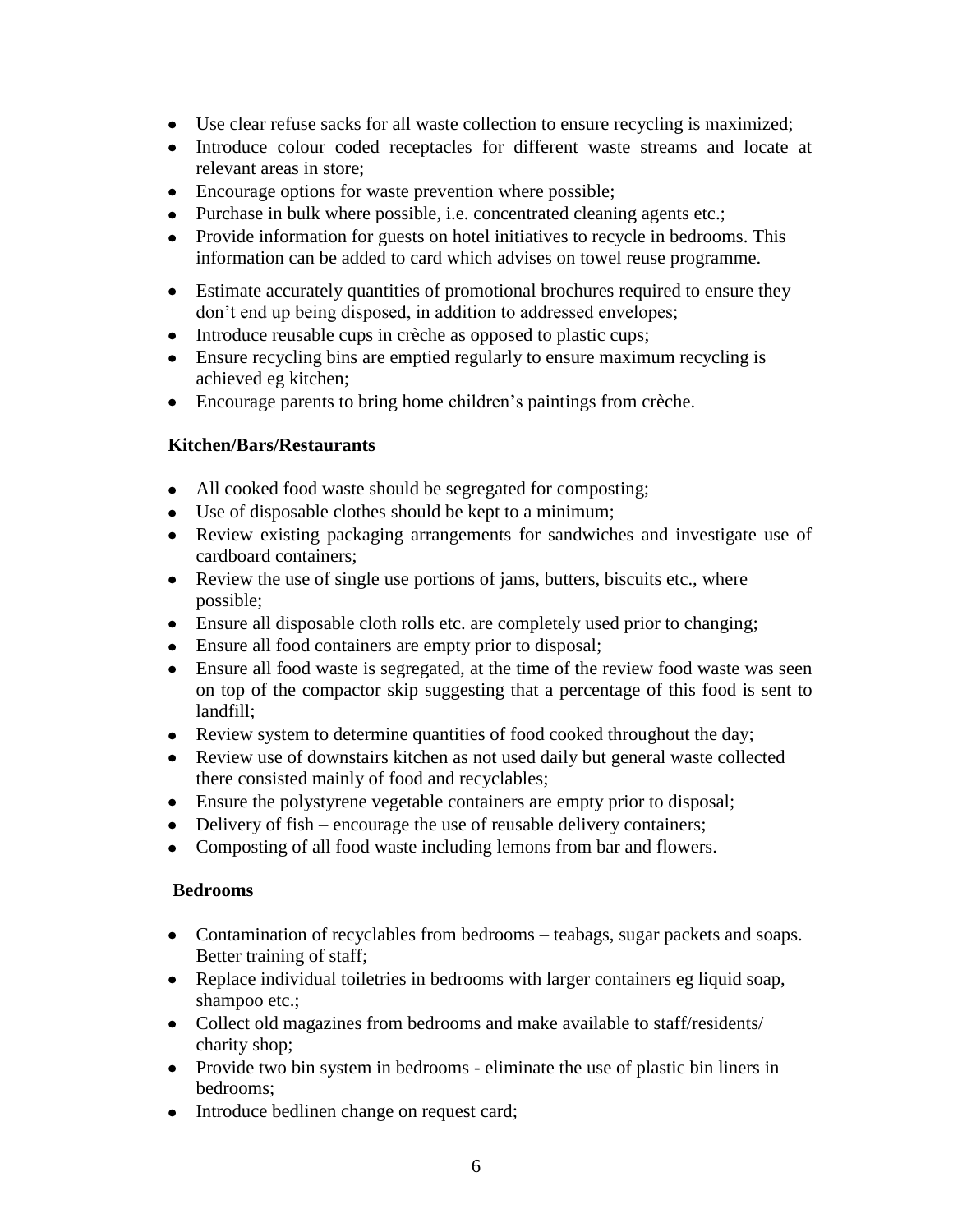• Provide information to guests on waste segregation.

## **Delivery Area/Yard**

- Investigate better methods for use of mixed recyclable skips, such as compaction;
- Formally review all suppliers asking them how they envisage reducing their packaging;
- Maintain records for waste sent offsite a staff member should verify collection and have estimated / actual weight of each collection recorded;
- Ensure that all pallets/reusable containers are removed offsite by relevant distributors at all times;
- Ensure all batteries are collected for hazardous waste treatment;
- A lot of plastic was noted in the mixed recyclable skip on  $25 \text{ July} \text{as the hotel is}$ charged on a per lift basis, it may be more economical to collect separately and to bale it.

## **Legislation**

- Ensure compliance with all relevant legislation eg waste management, health and safety etc;
- Ensure that all waste collection contractors are permitted by the relevant authority;
- Implement a Hazardous Waste Management Programme and monitor and record these actions (Fluorescent tubes, batteries, detergents are key).

# **Training**

- Training to be provided for all staff on correct waste management practices;
- Specific training to be provided for key staff in specific areas to ensure best practice.

## **Energy Audit Results**

The total energy costs for the period May 2006 – April 2007 were  $\epsilon$ 310,000 which represents 1,657,683 kilowatt hours of electricity (kWh) and 2,035,570 (kWh) of gas. Energy costs the business  $\epsilon$ 849 per day which equates to 10118.5 kWh. Based on guests per annum (excluding leisure centre users), the energy cost is  $\epsilon$ 1.17 per guest (13.99 kWh).

The breakdown of energy costs per month is included in Appendix 1. The company has been registered with their energy provider to allow for further analysis of their consumption patterns and maximum demand peaks. The maximum demand for the XXXXX is 400 kVA. During this period, excess capacity charges of  $\epsilon$ 2,373 were incurred.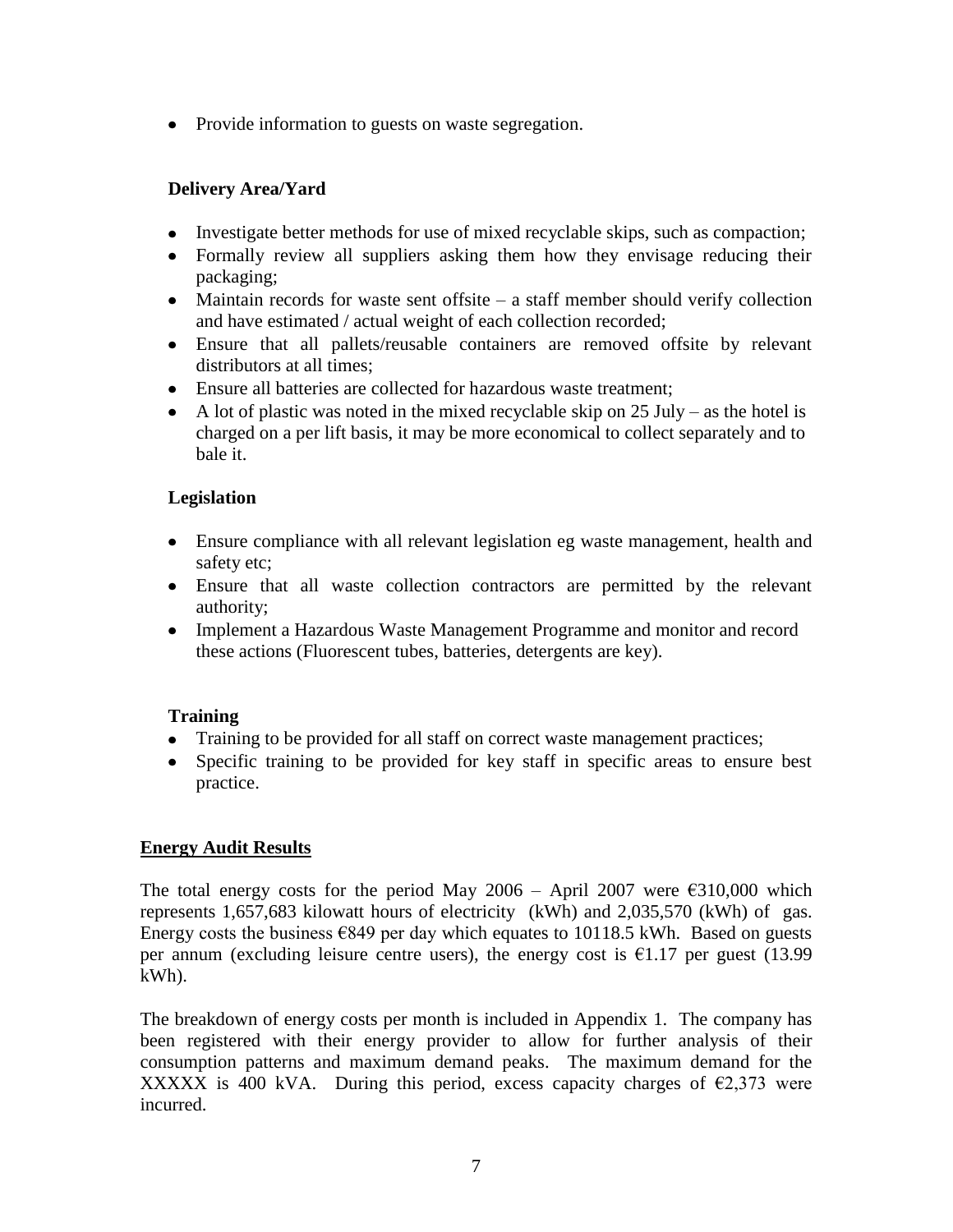The results of the energy audit are presented in Appendix 2, based on the best possible information available at the time to the Audit Team. For the purposes of this audit, the hotel was subdivided into a number of areas to determine the energy costs associated with each. The results of the energy audit will be further analysed with an energy specialist from Sustainable Energy Ireland (SEI). This may identify any unquantifiable energy sources and ensure greater accuracy in the results.

### **Lighting**

There are CFLs to be found in all bedrooms and also in the reception area, kitchen and halls, representing the main type of lighting in use throughout the hotel. A lighting survey of the building was conducted which involved listing **non energy efficient lighting**, together with the wattage and an estimate of the number of hours in operation per day to determine where improvements/cost savings can be made. This lighting which is mainly used for decorative purposes consisted of spotlights (50watts), candle lights (40 watts) and fluorescent tubes (58 watts).

This non energy efficient lighting is estimated to cost the business approximately  $E$ 33,000 per annum. The Ballyvaughan Suite costs up to  $6,000$  per year, with the reception area and Lettermore Suite costing approximately  $\epsilon$ 7,900 and  $\epsilon$ 5,500 respectively. Costs are based on lights being switched on 15 hours per day. Substantial savings could be made by replacing 50watt spotlights and 40 watt candle lights with much lower wattages. Non CFL lighting in the kitchens costs approximately  $63,155$  and the 58watt fluorescent tubes here could also be replaced with lower, longer life alternatives. It must be noted that all calculations were based on a unit rate cost of 14 cent, which is slightly higher than the average.

#### **Cost of Appliances**

Appliances in use throughout the building were listed in addition to their respective wattage (where possible), approximate number of hours in operation and estimated time at maximum output in an effort to determine the cost to the business. The most expensive appliances are found in the kitchen. Further analysis of the equipment is required and this will be completed shortly.

#### **Unestimated Costs**

As stated, some of the heating, ventilation, air conditioning and refrigeration (HVAR) equipment has not been included in this report. These costs will be further analysed with assistance from SEI to ensure the highest level of accuracy possible in compiling the energy data.

#### **Recommendations / Actions for Improvement – Energy**

#### **General**

- Monitor energy use online to review bills, trends and unexplained peaks in usage;
- Reduce use of unnecessary equipment/lighting at peak times;
- Consider renewable energy suppliers for electricity;
- Review maximum demand on a regular basis.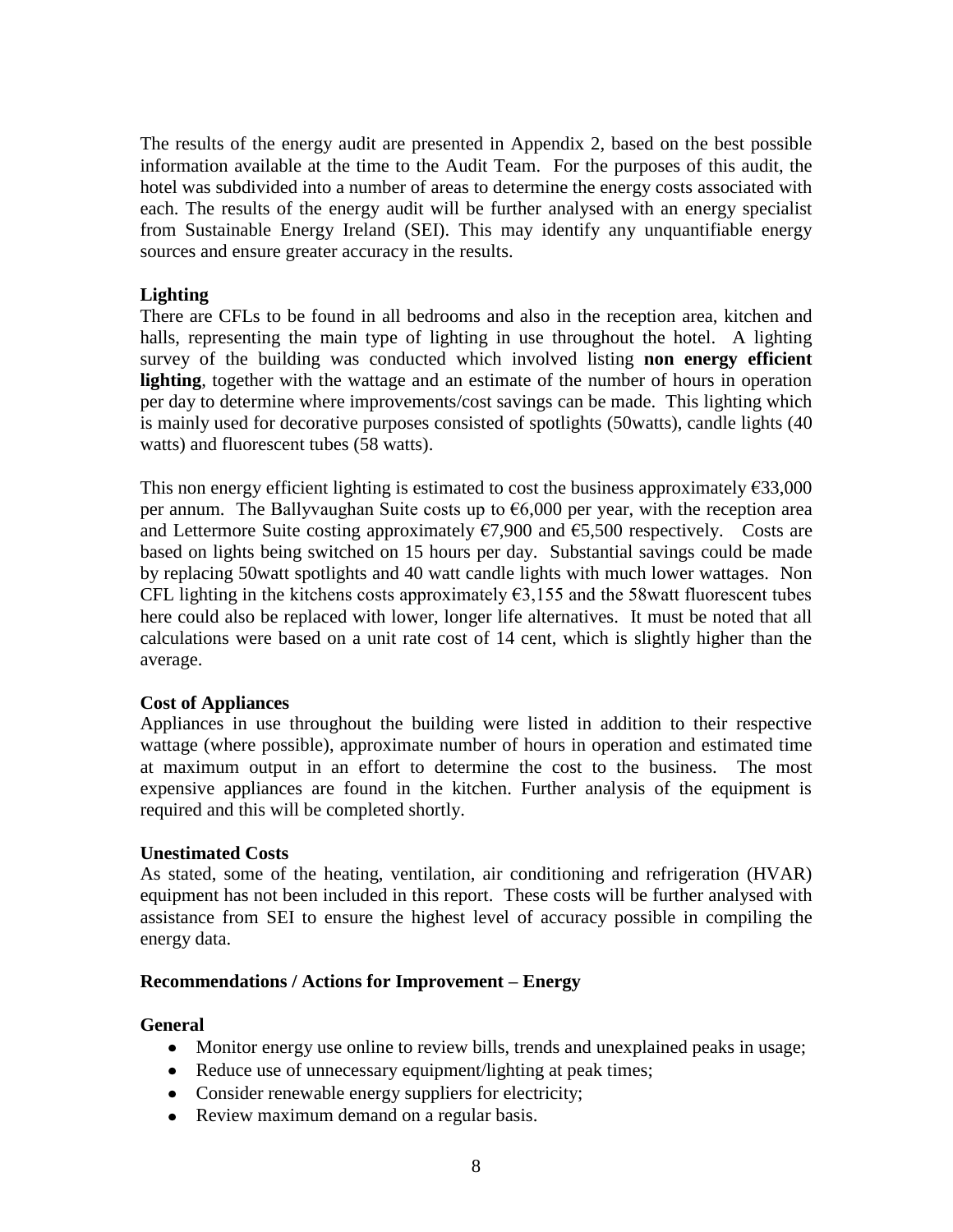### **Environmental Awareness**

- Develop an Energy Conservation Programme in relevant languages for staff;
- Display relevant energy tips on Green Notice Board.

#### **Training**

- Training to be provided for all staff on energy conservation;
- Specific training to be provided for key staff in specific areas to ensure best practice.

### **Lights**

- Continue to replace lighting with energy efficient alternatives;
- Ensure that lighting is in compliance with FLUX standards;
- Ensure lights are switched off when not required eg toilets etc;
- Investigate the installation of light sensors in underused areas toilets, corridors, back of house, maintenance rooms.

#### **Heating**

- Ensure measures are put in place such as timers to optimise use of electric heaters for space heating;
- Review cost of electric heaters for space heating and consider alternatives;
- Investigate alternative energy systems.

#### **Electrical Appliances**

- Ensure all office equipment is turned off completely when not in use;
- Ensure temperatures in freezers/refrigeration areas do not exceed the recommended temperature;
- Review manufacturer's guidelines for operating costly equipment and use according to the relevant guidelines;
- Review use of equipment in the kitchen with the relevant staff and only turn on equipment when required and turn off when not in use;
- Restrict use of the compactor/baler to specific times of the day;
- Ensure that all new appliances purchased in the future are 'A' rated;
- Use gas sub meters in place to estimate annual usage of gas to kitchens and boilers;
- Develop simple departmental standards for energy management, e.g.
	- o Turn off extractor fans in kitchen when not required, on when not required during review.
	- o Gas Salamanders on full but not in use
	- o Turn off air conditioning when not required.
- Install pool cover to insulate pool;
- Install push button control on leisure centre showers.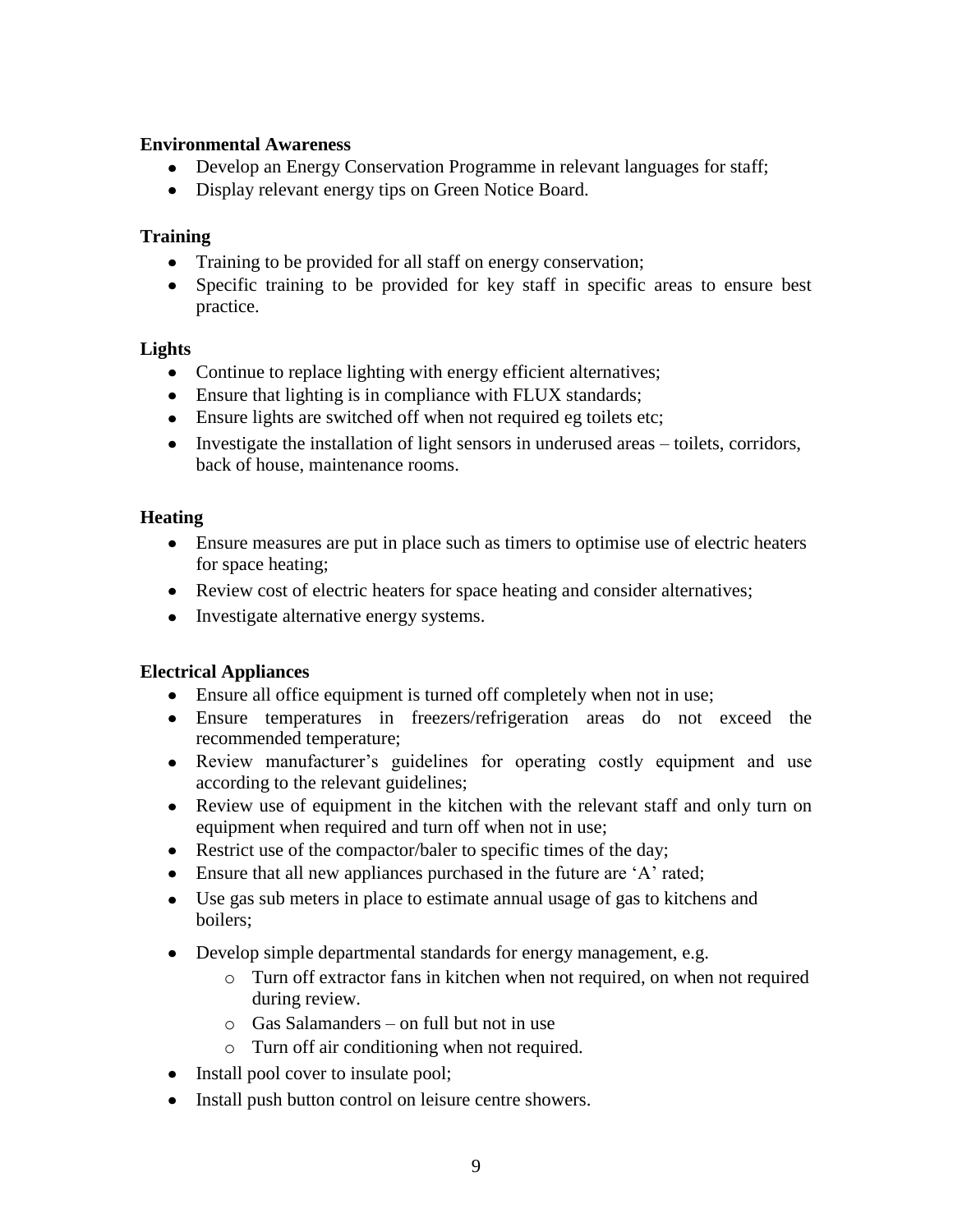Part 2 of the Environmental Review, comprising of expert analysis from Sustainable Energy Ireland, based on further energy reviews of the hotel will be available and circulated in due course.

## **Water**

There is a metered supply of public water being provided to the hotel. Water pressures were checked in a number of bedrooms, kitchen and bathrooms. Results showed that most taps on baths and some on bedroom sinks were using too much water. Certain taps were very high and using up to 50 litres of water per minute and others very low, using 1 litre per minute. In the kitchens, the water pressure was too high in most sinks.

An assessment of water usage will also be included together with additional practical measures on water conservation in Part 2 of the Environmental Review.

## **Recommendations / Actions for Improvement - Water**

- Establish the true volume of waster supplied to the hotel by verifying meter readings;
- Review volume of water in toilet cisterns and implement reduction programmes;
- Review flow of water through guest taps and showers and install flow regulators to reduce flow to c. 12L per minute (test on sample rooms first);
- Measure flow in bedroom showers. If  $>20$  l/min consider use of low flow shower heads;
- Review urinal cistern flushing frequency and install motion sensors as all urinals were on constant flow;
- Use stopper for all kitchen sinks when washing pots;
- Develop leak reporting initiative and repair all leaks immediately;
- Train staff in water conservation in each department and monitor vigorously; e.g. ensure accommodation staff minimise water consumption in cleaning of baths, sinks and toilets.

All figures used for auditing purposes in this Environmental Review are determined to be as accurate as possible at the time of auditing.

ENDS.